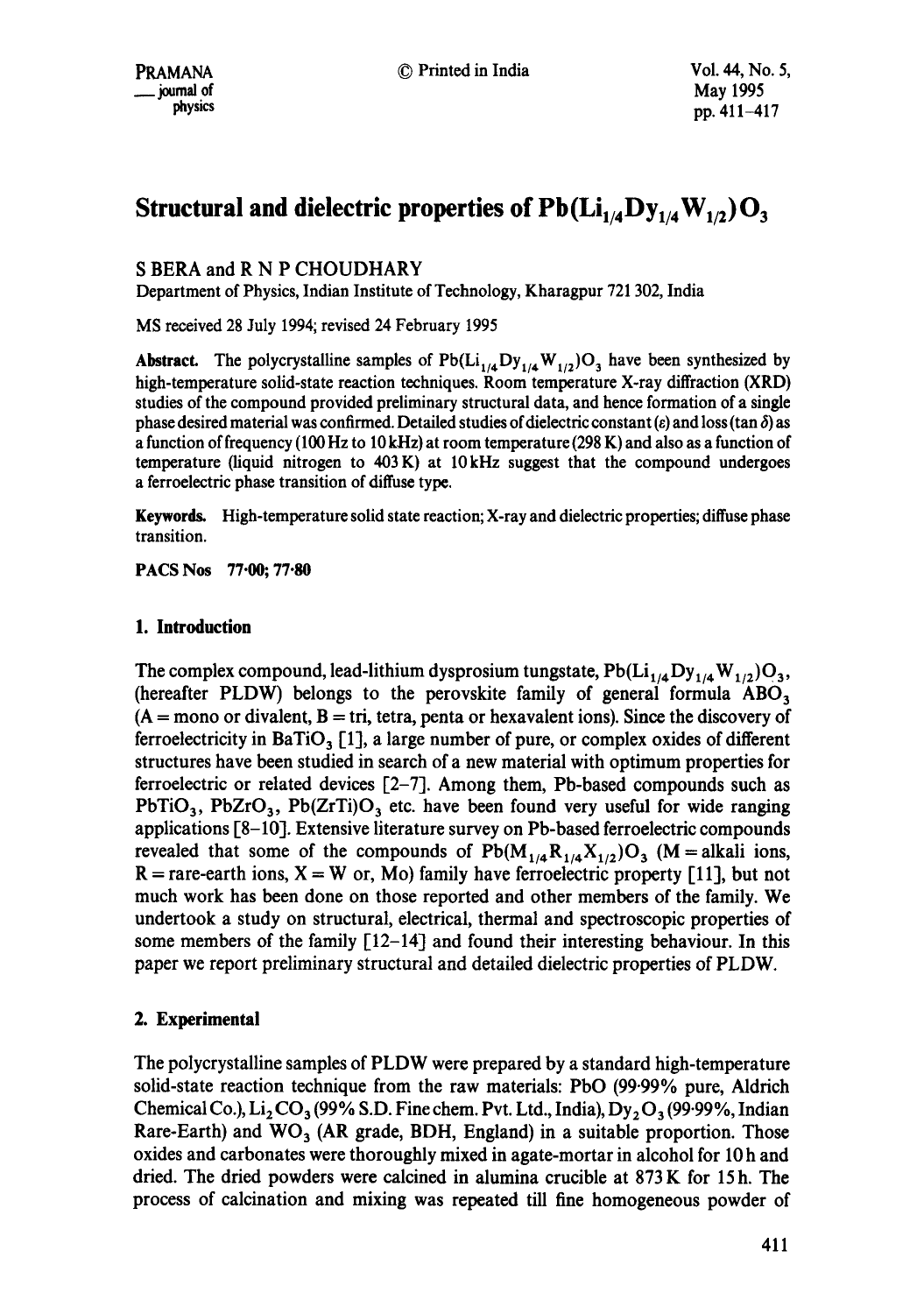

**Figure** 1. Scanning electron micrograph of PLDW pellet sintered at 900 K for 2 h  $[(a) 3 \mu m (b) 10 \mu m]$ 

PLDW was obtained. The formation and quality of the compound were checked with X-ray diffraction technique. Some cylindrical pellets of diameter  $11.2 \text{ mm}$ and thickness 1-2mm were made under the isostatic pressure  $(6 \times 10^7 \text{ kg/cm}^2)$ using a hydraulic press. These pellets were then sintered in air atmosphere at 893 K for 10 h in alumina crucible. After polishing and grinding, both the flat surfaces of some pellets were electroded with air drying silver paints for electrical measurements. The density of the pellets obtained was approximately 95% of its theoretical value. This is consistent with compactness of the particles as seen in SEM photographs (figure 1), at two different magnifications which helped to estimate the grain size, shape and homogeneity.

The X-ray diffractograms of the FLDW pellet sample were taken with  $FeK_a$ radiation ( $\lambda = 1.9364 \text{ Å}$ ) in a wide  $2\theta$  range ( $20^{\circ} \le 2\theta \le 110^{\circ}$ ) with Philips powder diffractometer (PW 1710, Holland).

The dielectric constant ( $\varepsilon$ ) and loss (tan  $\delta$ ) were obtained on sintered and electroded pellet samples as functions of frequency (500 Hz to 10 kHz) and temperature (liquid nitrogen to 403 K) using GR-1620 capacitance measuring assembly. The reliability of the data was checked repeating the experiments with different instruments (LCR-High Tester, Hioki 5530 Japan) in the same physical conditions.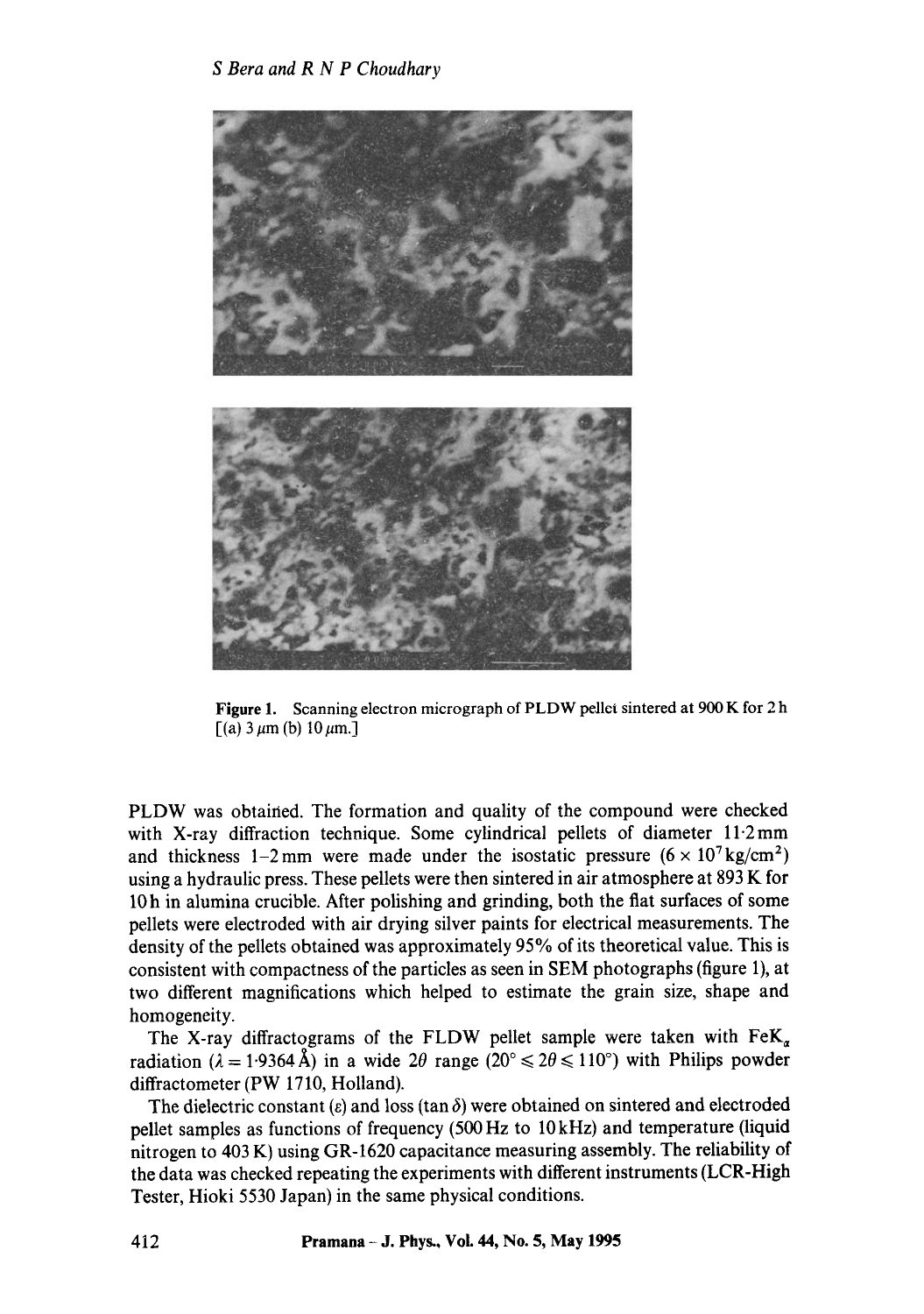## *Structural and dielectric properties*

Table 1. Comparison of observed and calculated  $d$ -values ( $\hat{A}$ ) of some reflections of PLDW at room temperature.

| h | k | l  | obs    |        | $I/I_{\alpha}$ |
|---|---|----|--------|--------|----------------|
| 1 | 1 | 1  | 4.7360 | 4.7360 | 11             |
| 0 | 2 | 0  | 4.0892 | 4.0892 | 3              |
| 2 | 1 | 1  | 2.9013 | 2.9013 | 100            |
| 1 | 2 | 4  | 2.4786 | 2.4776 | 6              |
| 2 | 0 | 4  | 2.3718 | 2.3748 | 3              |
| 2 | 1 | 5  | 2.0562 | 2.0570 | 20             |
| 2 | 1 | 7  | 1.6801 | 1.6810 | 25             |
| 1 | 2 | 8  | 1.5855 | 1.5851 | 2              |
| 2 | 2 | 8  | 1.4558 | 1.4552 | 7              |
| 2 | 5 | 3  | 1.3916 | 1.3911 |                |
| 2 | 0 | 10 | 1.3032 | 1.3033 |                |



**Figure 2.** Variation of dielectric constant (e) and loss (tan  $\delta$ ) of PLDW as a function of frequency at room temperature (298 K).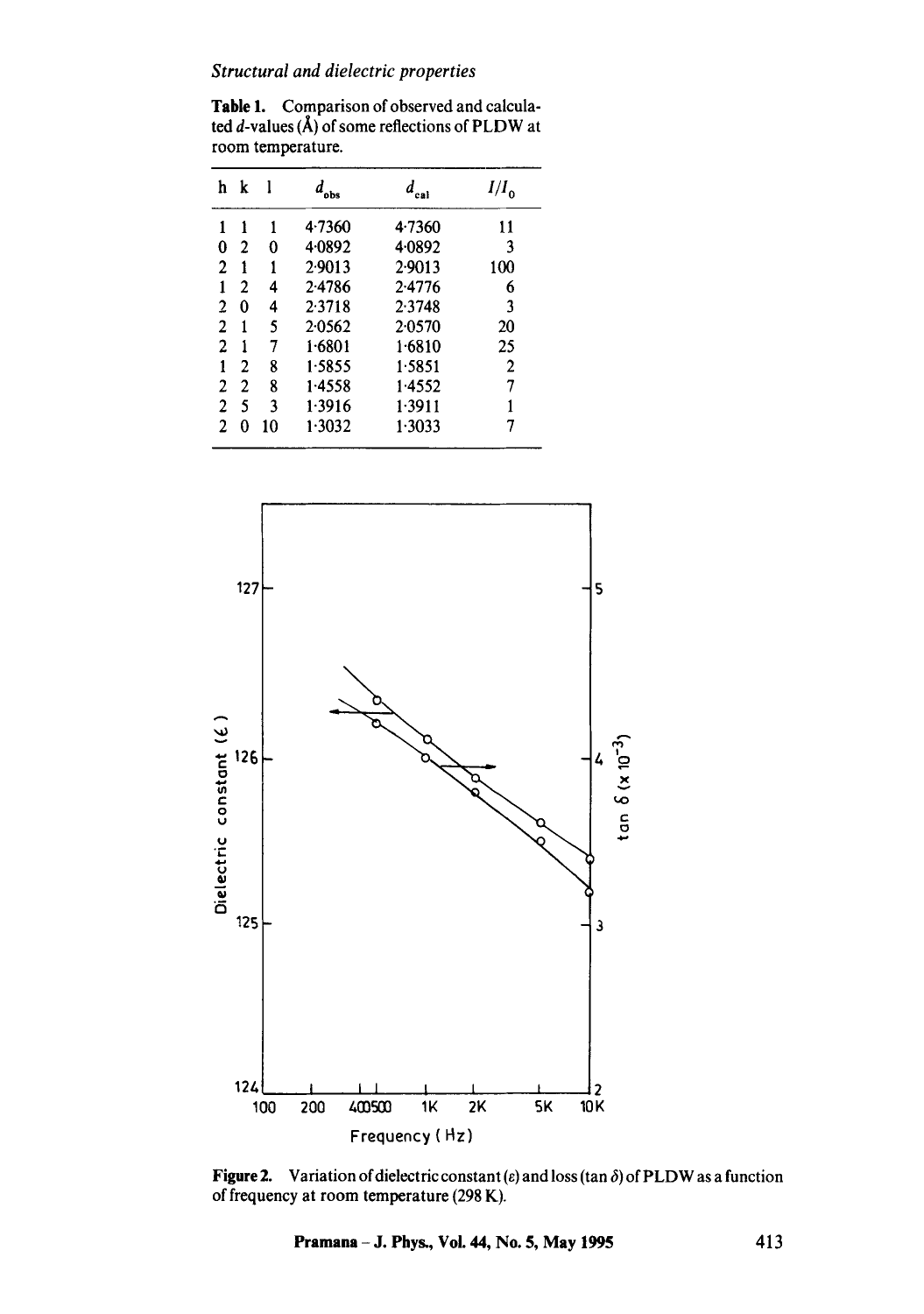## **3. Results and discussion**

All the peak-profiles of the sample were indexed with different cell configuration. Out of them, a suitable cell with its lattice parameters was selected. The lattice parameters were then refined using a least-squares technique. Using refined cell parameters, indexed reflections and wavelength of FeK, radiation, interplanar spacings (d) of all the reflections were calculated and compared with their observed values (table 1). A good agreement between calculated and observed d-values suggests that the compound is orthorhombic with lattice parameters:  $a = 6.3582 (10)$  Å,  $b = 8.1786 (10)$ ,  $c = 14.2888$  $(10)$ Å. It was not possible to find out the space group with very limited data. The linear particle size  $(L)$  of the sintered sample, calculated for strong, medium and weak reflections, scattered in wide  $2\theta$  range using Scherrer's equation [15] was approximately 25 nm which is consistent with the values obtained from particle size analyser.



Figure 3. Variation of dielectric constant ( $\varepsilon$ ) and loss (tan  $\delta$ ) of PLDW as a function of temperature at I0 kHz.

**414 Pramana - J. Phys., Vol. 44, No. 5, May 1995**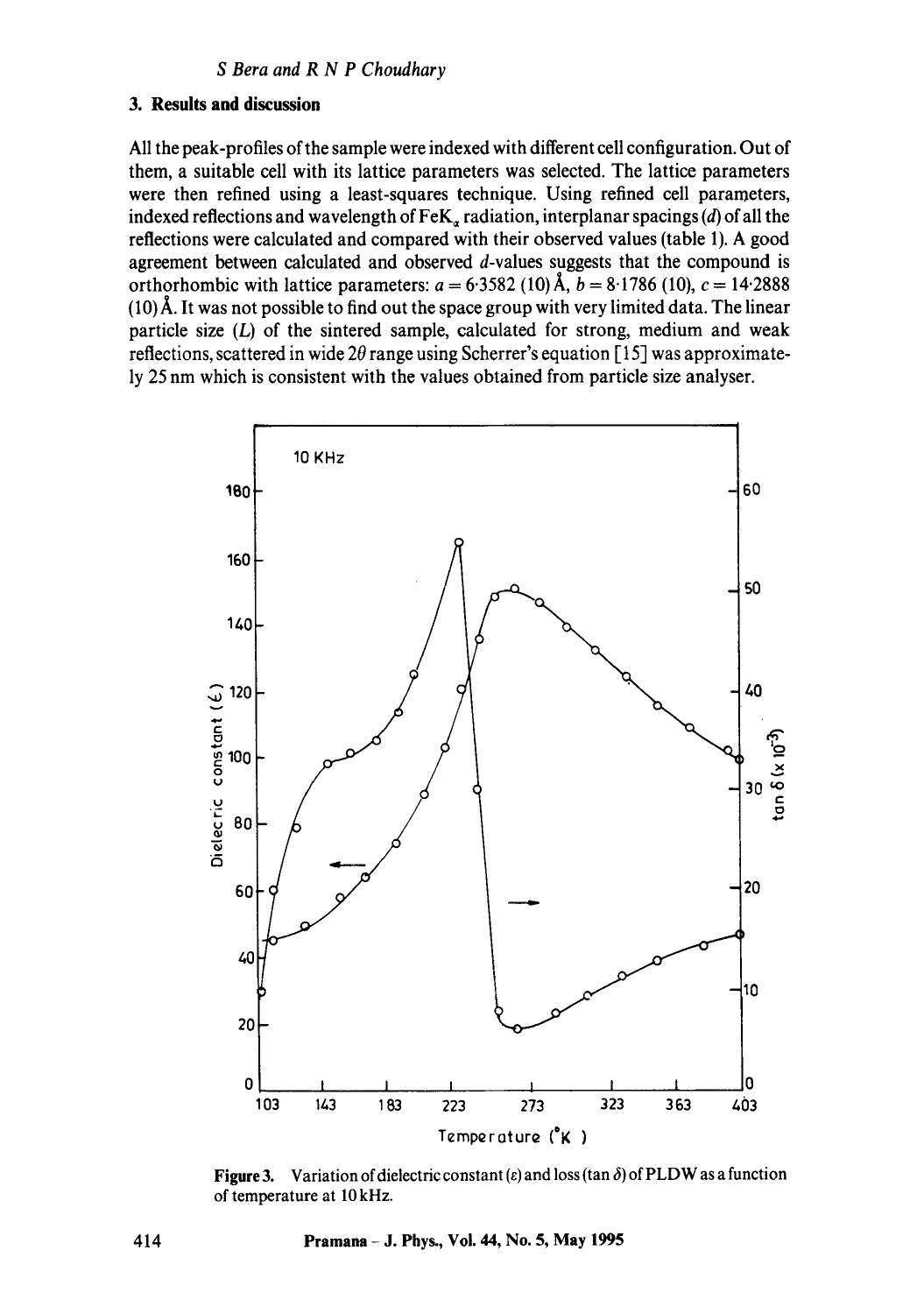

**Figure 4.** Variation of conductivity (log  $\sigma$ ) as a function of inverse of absolute temperature  $(1/T)$  of PLDW.

Figure 2 gives the variation of  $\varepsilon$  and tan  $\delta$  with frequency. Both these parameters show the normal behaviour of dielectrics because they decrease very slowly (from  $\varepsilon = 126.34$  (at 500 Hz) to 125.38 at 10 kHz), tan  $\delta = 0.0042$  to 0.003.

Figure 3 shows the variation of  $\varepsilon$  and tan  $\delta$  with temperature. The dielectric constant increases asymptotically. With rise in temperature,  $\varepsilon$  reaches its maximum value of 138 (at  $10 \text{ kHz}$ ) at  $263 \text{ K}$  and then it starts decreasing almost linearly to 95 at 416 K. But  $\tan \delta$  shows abnormal behaviour. It first increases with its maximum value at temperature 230 K and then it drops to minimum at  $253$  K and then starts increasing slowly. This type of variation has been observed in  $KNbO<sub>3</sub>$  ceramics [16] also. As the transition temperature in PLDW was found below room temperature ( $T_c = 263$  K), we do not expect any hysteresis loop at room temperature in the paraelectric phase. Further it is not possible to get proper hysteresis loop in our complex lossy ceramic samples in the low temperature phase. However, we have confirmed the reported ferroelectric phase transition in some members of the family on the basis of dielectric anomaly. We have also observed dielectric anomaly in other members of the family [12-14] which is consistent with the ferroelectric phase transition.

Figure 4 shows the variation of ac electrical conductivity (i.e. log  $\sigma$ ) with inverse of temperature  $(1/T)$ . It shows the change in slope at  $262$  K which corresponds to the transition temperature of the sample. The activation energy  $(E_A)$  was calculated using the formula  $\sigma = \sigma_0 \exp(-E_A/K_B T)$ , where  $K_B$  is the Boltzman constant of value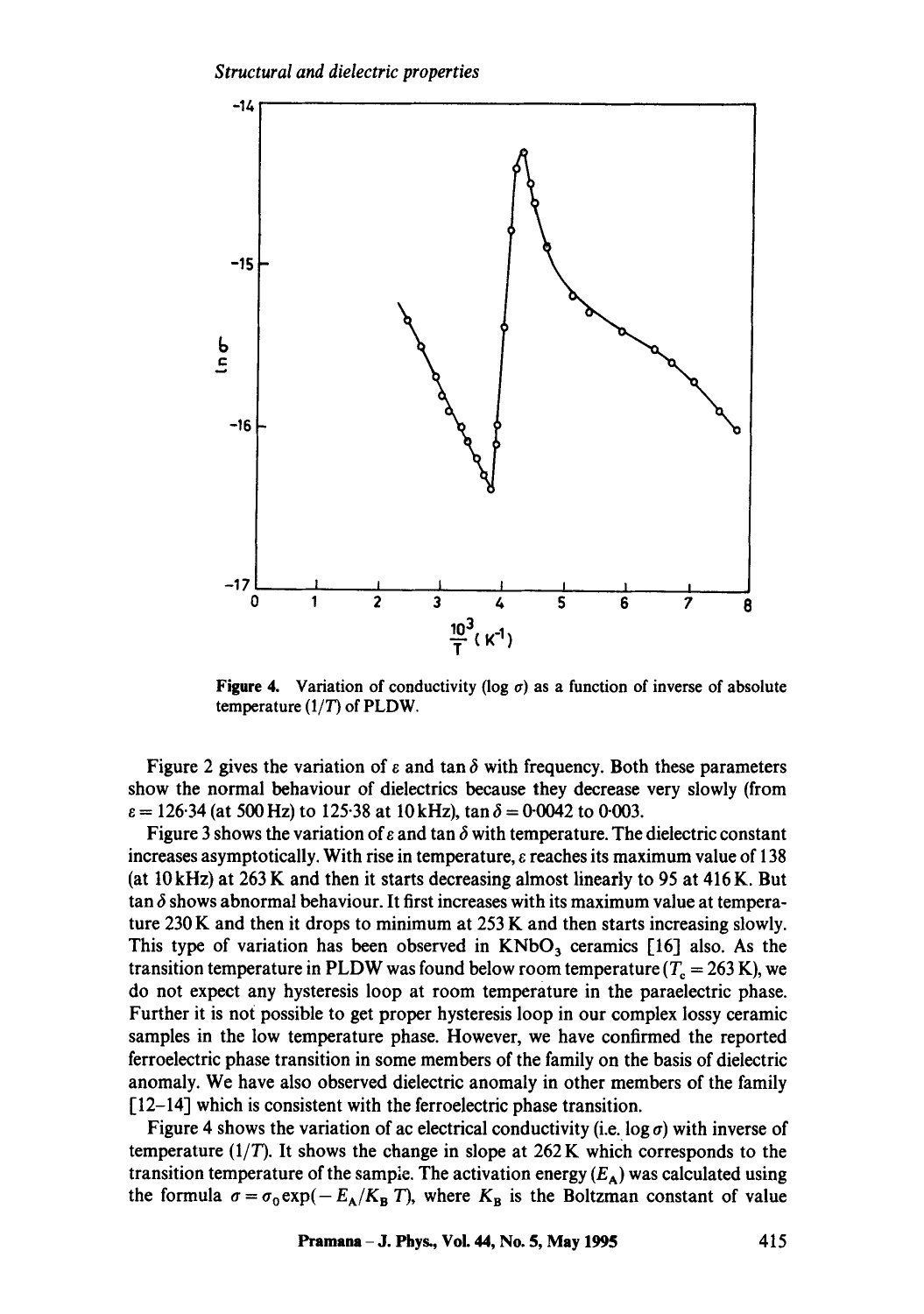

**Figure 5.** Variation of  $log(1/\varepsilon - 1/\varepsilon_{max})$  with log of temperature difference  $(T-T_c)$ of PLDW.

0.06 eV. The value of activation energy is comparable to the other members of this family.

In figure 5, we have plotted log  $(1/\varepsilon - 1/\varepsilon_{\text{max}})$  vs. log(T-  $T_c$ ) which indicates the diffuseness of phase transition. The diffusivity  $(y)$  calculated from formula [17]

$$
\left(\frac{1}{\varepsilon} - \frac{1}{\varepsilon_{\max}}\right) \propto (T - T_{\rm c})^{\gamma}
$$

was 1.5 which shows the diffuse/relaxor behaviour of the compound.

Finally it is concluded that the complex compound PLDW has ferroelectric phase transition below room temperature and its dielectric constant and loss of the material are quite different from the other members of the family  $[12-14]$ .